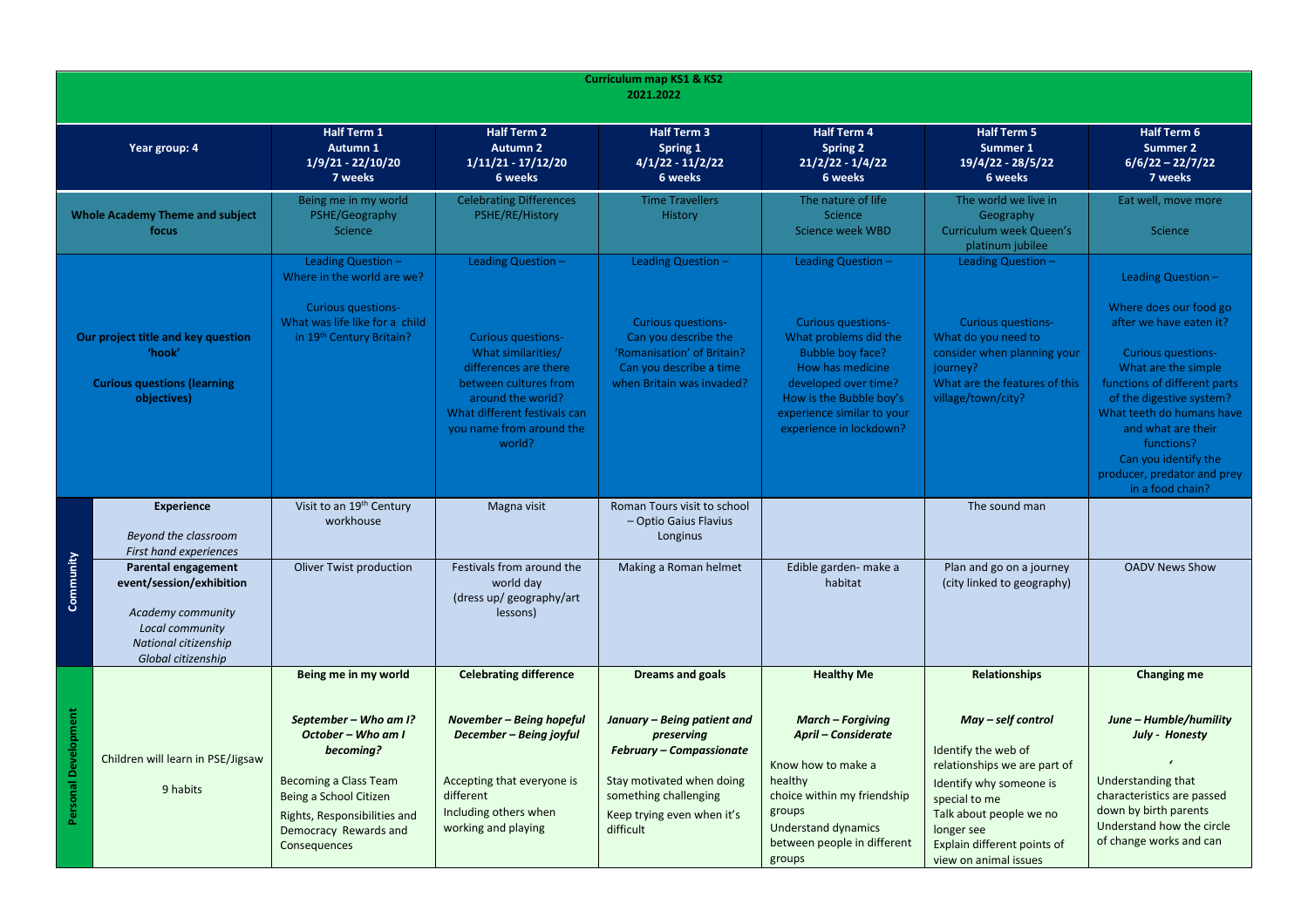|                                     | Work as a group to make<br>decisions<br>Understand how democracy<br>and having a voice benefits<br>the school community | Know how to help if<br>someone is being bullied<br>Try to solve problems<br>Try to use kind words<br>Know how to give and<br>receive compliment<br>Stereotypes - getting your<br>voice heard<br>Let Toys be Toys<br><b>Challenging Stereotypes</b> | Work well in a partner or a<br>group<br>Have a positive attitude<br>Help others to achieve their<br>goals<br>Working hard to achieve<br>dreams and goals | Understand the facts about<br>smoking and the effects on<br>health<br>Understand facts about<br>alcohol and the effects on<br>health<br>Understand what healthy<br>friendship is<br>Gain a clear picture of what<br>they believe is right and<br>wrong. | Understand how people<br>feel when they have a<br>special pet<br>I know how to show love<br>and appreciation to the<br>people and animals that are<br>special to me | apply it to changes I want to<br>make in my life<br>Identify changes that are<br>outside my control and<br>learn how to accept them<br>Understand how your body<br>changes over time |
|-------------------------------------|-------------------------------------------------------------------------------------------------------------------------|----------------------------------------------------------------------------------------------------------------------------------------------------------------------------------------------------------------------------------------------------|----------------------------------------------------------------------------------------------------------------------------------------------------------|---------------------------------------------------------------------------------------------------------------------------------------------------------------------------------------------------------------------------------------------------------|---------------------------------------------------------------------------------------------------------------------------------------------------------------------|--------------------------------------------------------------------------------------------------------------------------------------------------------------------------------------|
| Safeguarding curriculum             | Understanding how my<br>actions affect others<br>Having a voice<br>Speaking up when you don't<br>agree                  | Judging appearances<br><b>Bullying</b><br>Disabilities - Not all<br>disabilities are physical<br>Challenging Homophobia<br>That's So Gay!                                                                                                          | Stereotypes - getting your<br>voice heard<br>Let Toys be Toys<br><b>Challenging Stereotypes</b>                                                          | Smoking<br>Alcohol<br><b>Healthy Friendships</b><br>Hygiene -<br>Personal Hygiene<br>Oh No B.O<br>Operations -<br>necessary and unnecessary<br>operations                                                                                               | <b>Healthy relationships</b><br><b>AGENDA</b><br><b>Modern Day Relationships</b><br>(LGBT)<br>Peer pressure online -<br>where do I get help?<br>Witnessing violence | Girls and puberty<br>Abuse - What do I do?                                                                                                                                           |
| <b>Key Text</b>                     | Oliver Twist- Charles Dickens                                                                                           | Malala: My story of standing<br>up for girls' rights - Malala<br>Yousafzai                                                                                                                                                                         | Escape from Pompeii-<br>Christina Balit                                                                                                                  | The Varmints - Helen Ward                                                                                                                                                                                                                               | City of rust- Gemma Fowler                                                                                                                                          | Bubble Boy- Stewart Foster                                                                                                                                                           |
| Vocabulary<br><b>Tier 2 &amp; 3</b> | peckish<br>crimson<br>shrivelled<br>stooped<br>outraged<br>putrid<br>stench<br>ghastly<br>bloody-thirsty<br>pungent     |                                                                                                                                                                                                                                                    |                                                                                                                                                          |                                                                                                                                                                                                                                                         |                                                                                                                                                                     |                                                                                                                                                                                      |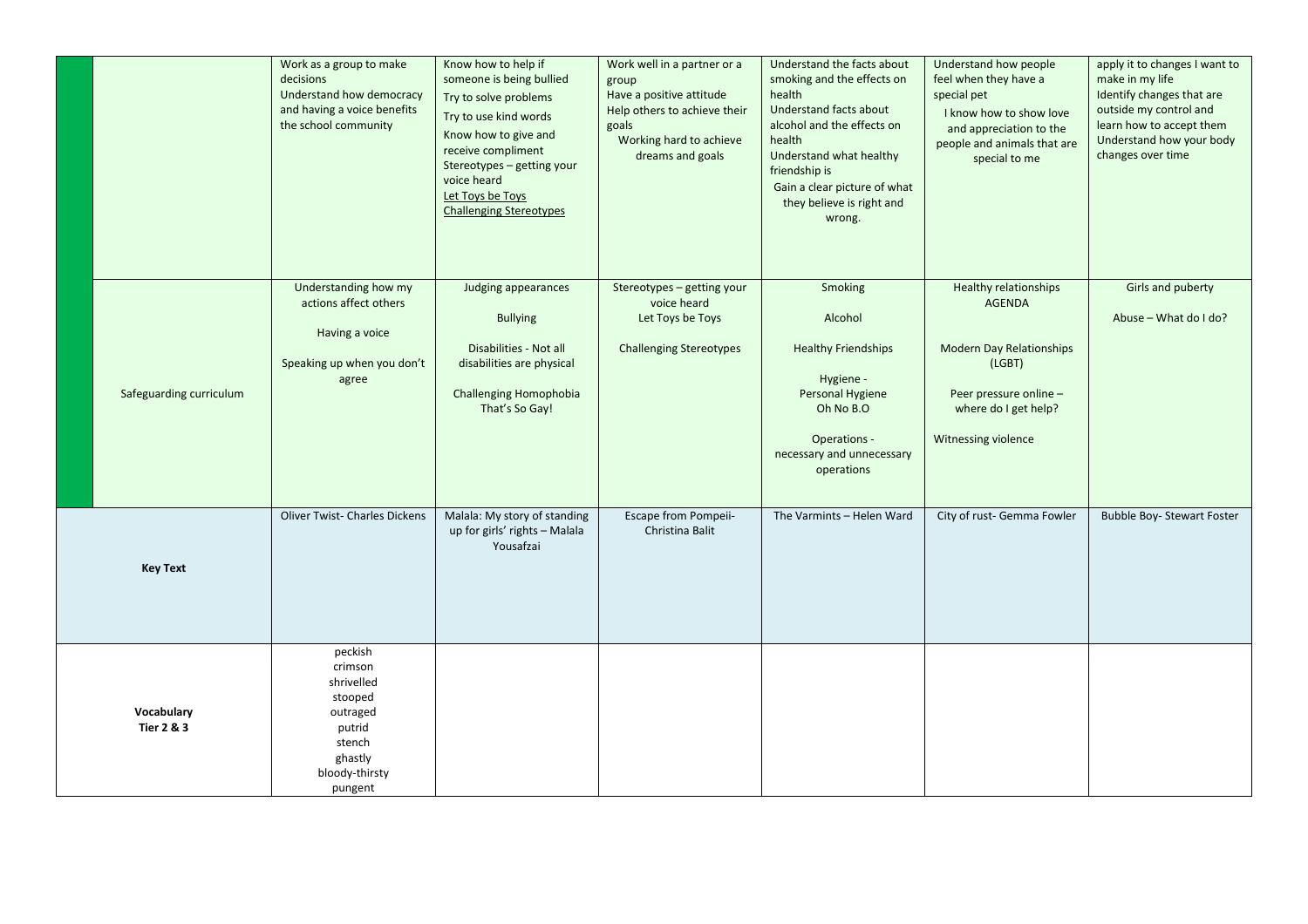|                | Word Reading: Apply their growing knowledge of root words, prefixes and suffixes, both to read aloud and to understand the meaning of new words they meet. Read further exception words                                                                                                                                                                                                                                                                                                                                                                                                                                                                                                                                                                                                                                                                                                                                                                                                                                              |                                                                  |                                                                                                                |                                                                               |                                                                                                                                                                                          |                                                                                      |  |  |
|----------------|--------------------------------------------------------------------------------------------------------------------------------------------------------------------------------------------------------------------------------------------------------------------------------------------------------------------------------------------------------------------------------------------------------------------------------------------------------------------------------------------------------------------------------------------------------------------------------------------------------------------------------------------------------------------------------------------------------------------------------------------------------------------------------------------------------------------------------------------------------------------------------------------------------------------------------------------------------------------------------------------------------------------------------------|------------------------------------------------------------------|----------------------------------------------------------------------------------------------------------------|-------------------------------------------------------------------------------|------------------------------------------------------------------------------------------------------------------------------------------------------------------------------------------|--------------------------------------------------------------------------------------|--|--|
|                | noting unusual correspondences between spelling and sound, and where these occur in the word.                                                                                                                                                                                                                                                                                                                                                                                                                                                                                                                                                                                                                                                                                                                                                                                                                                                                                                                                        |                                                                  |                                                                                                                |                                                                               |                                                                                                                                                                                          |                                                                                      |  |  |
| <b>Reading</b> | Comprehension: Maintain positive attitudes to reading and understanding of what they have read by: Continuing to read and discuss a wide range of fiction, poetry, plays, non-fiction,<br>reference and textbooks; reading books that are structured in different ways and read for a range of purposes; increasing their familiarity with a wide range of books. (myths and legends,<br>traditional stories, modern fiction, fiction from our literary heritage and books from other cultures and traditions); learning a wider range of poetry by heart; preparing Poems and plays to<br>read aloud and to perform, showing understanding of intonation, tone and volume so that meaning is clear to an audience; identifying and discussing themes and conventions in and across a<br>range of texts; make comparisons across books.<br>Understand what they read by: Checking that the book makes sense to them; discussing their understanding and exploring the meaning of words in context; drawing inferences and justifying |                                                                  |                                                                                                                |                                                                               |                                                                                                                                                                                          |                                                                                      |  |  |
|                |                                                                                                                                                                                                                                                                                                                                                                                                                                                                                                                                                                                                                                                                                                                                                                                                                                                                                                                                                                                                                                      |                                                                  |                                                                                                                |                                                                               | them with evidence; predicting what might happen from details that have been implied; asking questions to improve their understanding; discuss and evaluate the authors use of language; |                                                                                      |  |  |
|                |                                                                                                                                                                                                                                                                                                                                                                                                                                                                                                                                                                                                                                                                                                                                                                                                                                                                                                                                                                                                                                      |                                                                  |                                                                                                                |                                                                               | summarise the main idea drawn from one or more paragraphs; identify how language, structure and presentation can contribute to meaning; retrieve, record and present information from    |                                                                                      |  |  |
|                | non-fiction; distinguish between fact and opinion; participate in discussion about both books that they have read and books that have been read to them; explain and discuss their                                                                                                                                                                                                                                                                                                                                                                                                                                                                                                                                                                                                                                                                                                                                                                                                                                                   |                                                                  |                                                                                                                |                                                                               |                                                                                                                                                                                          |                                                                                      |  |  |
|                |                                                                                                                                                                                                                                                                                                                                                                                                                                                                                                                                                                                                                                                                                                                                                                                                                                                                                                                                                                                                                                      | understanding of what they have read through a range of formats. |                                                                                                                |                                                                               |                                                                                                                                                                                          |                                                                                      |  |  |
|                | Revisit and Review: Revise strategies at the point of writing.                                                                                                                                                                                                                                                                                                                                                                                                                                                                                                                                                                                                                                                                                                                                                                                                                                                                                                                                                                       |                                                                  | Revisit and Review: Y3 Rarer GPCs.                                                                             |                                                                               |                                                                                                                                                                                          | Revisit and Review: Revise prefixes from Y3: un-dis-, mis-, re-                      |  |  |
|                | Teaching rarer GPCs: Revise /eɪ/ sound spelt ei, eigh, or ey,<br>words with the /ʃ/ sound spelt ch, The /ʌ/ sound spelt ou                                                                                                                                                                                                                                                                                                                                                                                                                                                                                                                                                                                                                                                                                                                                                                                                                                                                                                           |                                                                  | Word endings: Words with endings sounding like /3a/ or                                                         | Teaching rarer GPCs: From Y3/4 word list – guard, guide.                      |                                                                                                                                                                                          | , pre-, sub-, tele-, super-, auto. Focus where needed.                               |  |  |
|                | (all from Y3)                                                                                                                                                                                                                                                                                                                                                                                                                                                                                                                                                                                                                                                                                                                                                                                                                                                                                                                                                                                                                        |                                                                  | /t[ə/ eg creature, furniture.                                                                                  |                                                                               | Teaching rarer GPCs: Words with the /s/ sound spelt sc<br>(Latin in origin) eg science                                                                                                   |                                                                                      |  |  |
|                | Word endings: Words with endings sounding like /3a/ or                                                                                                                                                                                                                                                                                                                                                                                                                                                                                                                                                                                                                                                                                                                                                                                                                                                                                                                                                                               |                                                                  |                                                                                                                | Endings which sound like / $\frac{1}{2}$ (an/, spelt -tion, -sion, - ssion, - |                                                                                                                                                                                          | Word endings: Endings which sound like /3an/ -sion eg                                |  |  |
|                | /t[ə/ eg measure                                                                                                                                                                                                                                                                                                                                                                                                                                                                                                                                                                                                                                                                                                                                                                                                                                                                                                                                                                                                                     |                                                                  | cian eg invention, comprehension, expression, magician.                                                        |                                                                               | division, confusion.                                                                                                                                                                     |                                                                                      |  |  |
|                | Prefixes and Suffixes: Prefixes in-, il-, im-. Suffixes: Adding<br>suffixes beginning with vowel letters to words of more than                                                                                                                                                                                                                                                                                                                                                                                                                                                                                                                                                                                                                                                                                                                                                                                                                                                                                                       |                                                                  | Prefixes and Suffixes: Prefixes: ir-, inter-, anti-.<br>Suffixes: The suffix -ation eg sensation, preparation. |                                                                               | Prefixes and Suffixes: Suffixes: The suffix -ly. Teach the<br>exceptions eg y changed to i, le ending changed to ly, ic                                                                  |                                                                                      |  |  |
|                |                                                                                                                                                                                                                                                                                                                                                                                                                                                                                                                                                                                                                                                                                                                                                                                                                                                                                                                                                                                                                                      | one syllable -ing, -en, -er, -ed.                                |                                                                                                                | Homophones: scene/seen, male/mail,bawl/ball.                                  |                                                                                                                                                                                          | ending changed to                                                                    |  |  |
|                | Homophones:, peace/piece, main/mane, affect/effect.                                                                                                                                                                                                                                                                                                                                                                                                                                                                                                                                                                                                                                                                                                                                                                                                                                                                                                                                                                                  |                                                                  | Apostrophe: Possessive apostrophe with singular proper                                                         |                                                                               | -ally. The suffix -ous eg poisonous, outrageous.                                                                                                                                         |                                                                                      |  |  |
|                | Apostrophe: Possessive apostrophe with plural words eg                                                                                                                                                                                                                                                                                                                                                                                                                                                                                                                                                                                                                                                                                                                                                                                                                                                                                                                                                                               |                                                                  | nouns eg Cyprus's population.                                                                                  |                                                                               | Homophones: whether/weather, fair/fare, medal/meddle.                                                                                                                                    |                                                                                      |  |  |
|                | girls', boys', babies'.                                                                                                                                                                                                                                                                                                                                                                                                                                                                                                                                                                                                                                                                                                                                                                                                                                                                                                                                                                                                              |                                                                  | Proof reading: Using a dictionary to check spellings after                                                     |                                                                               |                                                                                                                                                                                          | Apostrophe:, Revise contractions from Y2 and plural                                  |  |  |
|                |                                                                                                                                                                                                                                                                                                                                                                                                                                                                                                                                                                                                                                                                                                                                                                                                                                                                                                                                                                                                                                      | Proof reading: Teach proof reading strategies eg Spuddy          |                                                                                                                | writing -first two or three letters.                                          |                                                                                                                                                                                          | apostrophe rules.                                                                    |  |  |
| Phonics/SPaG   | work; spelling buddies.                                                                                                                                                                                                                                                                                                                                                                                                                                                                                                                                                                                                                                                                                                                                                                                                                                                                                                                                                                                                              |                                                                  | Plural s and possessive s                                                                                      |                                                                               |                                                                                                                                                                                          | Proof reading: Check writing for mis-spelt words which are<br>on the Y3/4 word list. |  |  |
|                | Plural s and possessive s                                                                                                                                                                                                                                                                                                                                                                                                                                                                                                                                                                                                                                                                                                                                                                                                                                                                                                                                                                                                            |                                                                  | Fronted adverbials                                                                                             |                                                                               |                                                                                                                                                                                          |                                                                                      |  |  |
|                | Fronted adverbials                                                                                                                                                                                                                                                                                                                                                                                                                                                                                                                                                                                                                                                                                                                                                                                                                                                                                                                                                                                                                   |                                                                  | Expanded noun phrases                                                                                          |                                                                               |                                                                                                                                                                                          | Plural s and possessive s                                                            |  |  |
|                | Commas in a list                                                                                                                                                                                                                                                                                                                                                                                                                                                                                                                                                                                                                                                                                                                                                                                                                                                                                                                                                                                                                     |                                                                  | Use paragraphs to organise ideas around a theme.                                                               |                                                                               |                                                                                                                                                                                          | Fronted adverbials                                                                   |  |  |
|                | Expanded noun phrases                                                                                                                                                                                                                                                                                                                                                                                                                                                                                                                                                                                                                                                                                                                                                                                                                                                                                                                                                                                                                |                                                                  | Use inverted commas to indicate                                                                                |                                                                               | Expanded noun phrases                                                                                                                                                                    |                                                                                      |  |  |
|                | Use paragraphs to organise ideas around a theme.<br>Use inverted commas to                                                                                                                                                                                                                                                                                                                                                                                                                                                                                                                                                                                                                                                                                                                                                                                                                                                                                                                                                           |                                                                  | direct speech.<br>Apostrophes to mark singular and plural possession.                                          |                                                                               | Use paragraphs to organise ideas around a theme.<br>Use inverted commas to                                                                                                               |                                                                                      |  |  |
|                | indicate direct speech.                                                                                                                                                                                                                                                                                                                                                                                                                                                                                                                                                                                                                                                                                                                                                                                                                                                                                                                                                                                                              |                                                                  | Appropriate choice of pronoun or noun.                                                                         |                                                                               | indicate direct speech.                                                                                                                                                                  |                                                                                      |  |  |
|                | Apostrophes to mark singular and plural possession.                                                                                                                                                                                                                                                                                                                                                                                                                                                                                                                                                                                                                                                                                                                                                                                                                                                                                                                                                                                  |                                                                  | Complex and compound sentences.                                                                                |                                                                               | Apostrophes to mark singular and plural possession.                                                                                                                                      |                                                                                      |  |  |
|                | Appropriate choice of pronoun or noun.                                                                                                                                                                                                                                                                                                                                                                                                                                                                                                                                                                                                                                                                                                                                                                                                                                                                                                                                                                                               |                                                                  | Commas in a list.                                                                                              |                                                                               |                                                                                                                                                                                          | Appropriate choice of pronoun or noun.                                               |  |  |
|                |                                                                                                                                                                                                                                                                                                                                                                                                                                                                                                                                                                                                                                                                                                                                                                                                                                                                                                                                                                                                                                      |                                                                  |                                                                                                                |                                                                               |                                                                                                                                                                                          | Complex and compound sentences.                                                      |  |  |
|                |                                                                                                                                                                                                                                                                                                                                                                                                                                                                                                                                                                                                                                                                                                                                                                                                                                                                                                                                                                                                                                      |                                                                  |                                                                                                                |                                                                               |                                                                                                                                                                                          | Commas in a list.                                                                    |  |  |
|                | Fiction - Character                                                                                                                                                                                                                                                                                                                                                                                                                                                                                                                                                                                                                                                                                                                                                                                                                                                                                                                                                                                                                  | Fiction- Description of Swat                                     | Fiction - Diary entry from                                                                                     | Non-fiction - Persuasive                                                      | Fiction- Generate own                                                                                                                                                                    | Non-Fiction - Reflection on                                                          |  |  |
|                | description of Oliver and                                                                                                                                                                                                                                                                                                                                                                                                                                                                                                                                                                                                                                                                                                                                                                                                                                                                                                                                                                                                            | Valley                                                           | different perspectives                                                                                         | writing - letter                                                              | narrative                                                                                                                                                                                | their experience of                                                                  |  |  |
|                | Fagin                                                                                                                                                                                                                                                                                                                                                                                                                                                                                                                                                                                                                                                                                                                                                                                                                                                                                                                                                                                                                                |                                                                  |                                                                                                                |                                                                               |                                                                                                                                                                                          | lockdown (recount)                                                                   |  |  |
| Writing        | Non-fiction - Instruction                                                                                                                                                                                                                                                                                                                                                                                                                                                                                                                                                                                                                                                                                                                                                                                                                                                                                                                                                                                                            | Poetry- 'Black out' poetry.                                      | Non-fiction - Create a non-<br>chronological report about                                                      |                                                                               | Poetry- Junk poem                                                                                                                                                                        | Fiction - Monologue of Joe's                                                         |  |  |
|                | writing                                                                                                                                                                                                                                                                                                                                                                                                                                                                                                                                                                                                                                                                                                                                                                                                                                                                                                                                                                                                                              | Non-fiction - Autobiography                                      | the Romans/Boudicca                                                                                            |                                                                               |                                                                                                                                                                                          | thoughts as he lives inside<br>his bubble                                            |  |  |

**English**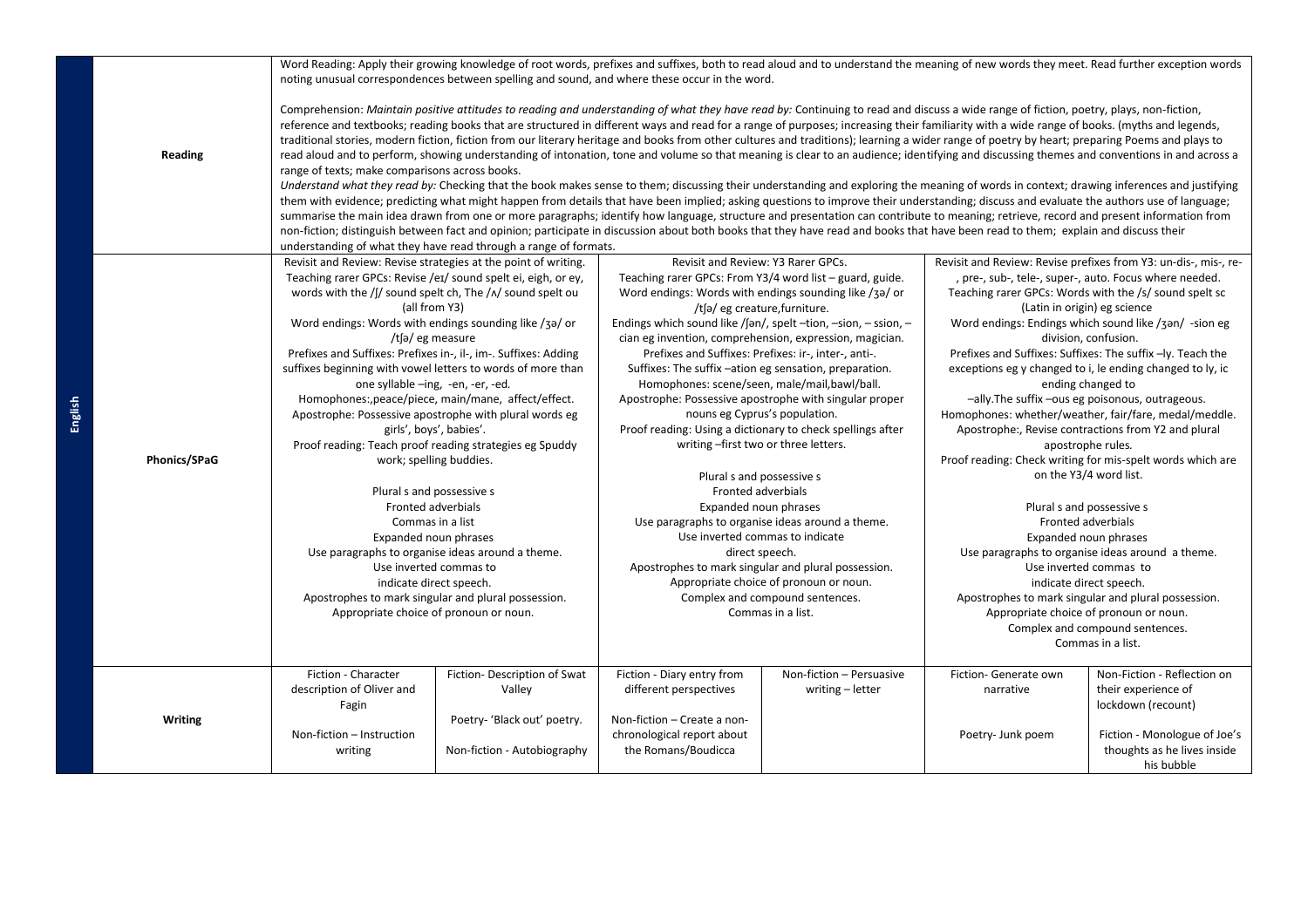|                    | Place Value                                                        |                                                        |                                                              | Decimals                                         |                                                     | Position and direction                                       |
|--------------------|--------------------------------------------------------------------|--------------------------------------------------------|--------------------------------------------------------------|--------------------------------------------------|-----------------------------------------------------|--------------------------------------------------------------|
|                    |                                                                    | Multiplication and division                            | Securing multiplication facts                                |                                                  | Solving measure and money<br>problems               |                                                              |
|                    | Reasoning with 4 digit                                             | Discrete and continuous                                | Fractions                                                    | Area and perimeter                               |                                                     | Reasoning with patterns and                                  |
| <b>Mathematics</b> | numbers                                                            | data                                                   |                                                              |                                                  | Shape and symmetry                                  | sequences                                                    |
|                    |                                                                    |                                                        | Time                                                         |                                                  |                                                     |                                                              |
|                    | Addition and subtraction                                           |                                                        |                                                              |                                                  |                                                     | 3-D shape                                                    |
|                    | Electricity                                                        | States of matter                                       | States of matter- the water                                  | Living things and their                          | Sound                                               | Animals, including humans                                    |
|                    | I identify and name                                                | I group materials based on                             | cycle                                                        | habitats                                         | I know how sound is made.                           | I identify and name the parts                                |
|                    | appliances that require                                            | their state of matter (solid,                          | I know about the water                                       | I group living things in                         | I know how sound travels                            | of the human digestive                                       |
|                    | electricity to function.                                           | liquid, gas). I know how                               | cycle.                                                       | different ways.                                  | from a source to our ears.                          | system.                                                      |
|                    | I construct a series circuit.                                      | some materials can change                              | I know the part played by                                    | I use classification keys to                     | I know how sounds are                               | I know the functions of the                                  |
|                    | I identify and name the                                            | state.                                                 | evaporation and                                              | group, identify and name                         | made, associating some of                           | organs in the human                                          |
|                    | components in a series                                             | I explore how materials                                | condensation in the water                                    | living things.                                   | them with vibrating.                                | digestive system.                                            |
|                    | circuit (including cells, wires,                                   | change state.                                          | cycle.                                                       | I create classification keys                     | I know the correlation                              | I identify and know the                                      |
|                    | bulbs, switches and                                                | I measure the temperature                              | Working scientifically                                       | to group, identify and name                      | between pitch and the                               | different types of teeth in                                  |
|                    | buzzers).                                                          | at which materials change                              | Gathering, recording,                                        | living things (for others to                     | object producing a sound.                           | humans. I know the                                           |
|                    | I know how to draw a circuit                                       | state.                                                 | classifying and presenting                                   | use).                                            | I know the correlation                              | functions of different human                                 |
|                    | diagram.                                                           |                                                        | data in a variety of ways to                                 | I know how changes to an                         | between the volume of a                             | teeth.                                                       |
|                    | I predict and test whether a                                       | Working scientifically                                 | help in answering questions.                                 | environment could                                | sound and the strength of                           | I use food chains to identify                                |
|                    | lamp will light within a                                           |                                                        |                                                              | endanger living things.                          | the vibrations that produced                        | producers, predators and                                     |
|                    | circuit.                                                           | Setting up simple practical                            | Asking relevant questions                                    | Working scientifically                           |                                                     | prey.                                                        |
| <b>Science</b>     | I know the function of a                                           | enquiries, comparative and                             | and using different types of                                 | Gathering, recording,                            | I know what happens to a                            | I construct food chains to                                   |
|                    | switch in a circuit. I know                                        | fair tests.                                            | scientific enquiries to                                      | classifying and presenting                       | sound as it travels away                            | identify producers,                                          |
|                    | the difference between a                                           |                                                        | answer them.                                                 | data in a variety of ways to                     | from its source.                                    | predators and prey.                                          |
|                    | conductor and an insulator,                                        | Making systematic and                                  |                                                              | help in answering questions.                     | Working scientifically                              | Working scientifically                                       |
|                    | giving examples of each.                                           | careful observations and,                              |                                                              |                                                  | Reporting on findings from                          | Using straightforward                                        |
|                    | Working scientifically                                             | where appropriate, taking                              |                                                              |                                                  | enquiries, including oral and                       | scientific evidence to answer                                |
|                    | Setting up simple practical                                        | accurate measurements                                  |                                                              |                                                  | written explanations,                               | questions or to support their                                |
|                    | enquiries, comparative and                                         | using standard units, using a                          |                                                              |                                                  | displays or presentations of                        | findings.                                                    |
|                    | fair test.                                                         | range of equipment,<br>including thermometers and      |                                                              |                                                  | results and conclusions.                            |                                                              |
|                    | Identifying differences,                                           | data loggers.                                          |                                                              |                                                  | Using results to draw simple                        |                                                              |
|                    | similarities or changes                                            |                                                        |                                                              |                                                  | conclusions, make                                   |                                                              |
|                    | related to simple scientific                                       |                                                        |                                                              |                                                  | predictions for new values,                         |                                                              |
|                    | ideas and processes.                                               |                                                        |                                                              |                                                  | suggest improvements and                            |                                                              |
|                    |                                                                    |                                                        |                                                              |                                                  | raise further questions.                            |                                                              |
|                    |                                                                    |                                                        |                                                              |                                                  |                                                     |                                                              |
|                    |                                                                    |                                                        |                                                              |                                                  |                                                     |                                                              |
|                    | What can we learn from great                                       | What can we learn from great                           | How do people express their                                  | How do people express their                      | What can we learn from                              | What can we learn from                                       |
|                    | leaders and inspiring examples<br>in today's world?                | leaders and inspiring examples<br>in today's world?    | religious and spiritual ideas on<br>pilgrimages?             | religious and spiritual ideas on<br>pilgrimages? | inspiring leaders who started<br>religions?         | inspiring leaders who started<br>religions?                  |
|                    |                                                                    |                                                        |                                                              |                                                  |                                                     |                                                              |
|                    |                                                                    | I know how religious leaders provide                   | I know the importance of the Islamic                         | I know the importance of the                     | I know how Moses influenced the                     | I know how Jesus influenced                                  |
|                    | I know how non-religious leaders<br>provide wisdom and inspiration | wisdom and inspiration (Prophet<br>Muhammed PBUH)      | pilgrimage to Hajj<br>I know the importance of the Christian | Abraham's journey to Canaan.                     | Abrahamic faiths (Islam, Christianity,<br>Judaism). | Christianity                                                 |
|                    | (Malala Yousafzai/Barack Obama).                                   |                                                        | pilgrimage to Lourdes                                        |                                                  | I know how Moses inspired the Exodus                |                                                              |
| <b>RE</b>          | I know how religious leaders provide                               | I know the life of Prophet Muhammed                    | I can compare Christian and Islamic<br>pilgrimages.          |                                                  |                                                     | I know the significance of the last<br>supper to Christians. |
|                    | wisdom and inspiration (Mother                                     | (PBUH) and the revelation of the                       |                                                              |                                                  |                                                     |                                                              |
|                    | Teresa).                                                           | Qur'an                                                 |                                                              |                                                  |                                                     | I know the significance of Jesus' death                      |
|                    | I know the commitments of a religious                              | I understand the connections between                   |                                                              |                                                  |                                                     | to Christians and look at how, through                       |
|                    | leader and the challenges they have<br>faced (Prophet Muhammed     | Muslim teachings in the Qur'an and<br>Muslim practices |                                                              |                                                  |                                                     | his death, he influences more people.                        |
|                    | PBUH/Mother Teresa).                                               |                                                        |                                                              |                                                  |                                                     | I can create a song, prayer or                               |
|                    |                                                                    |                                                        |                                                              |                                                  |                                                     | meditation for my school community                           |
|                    |                                                                    |                                                        |                                                              |                                                  |                                                     |                                                              |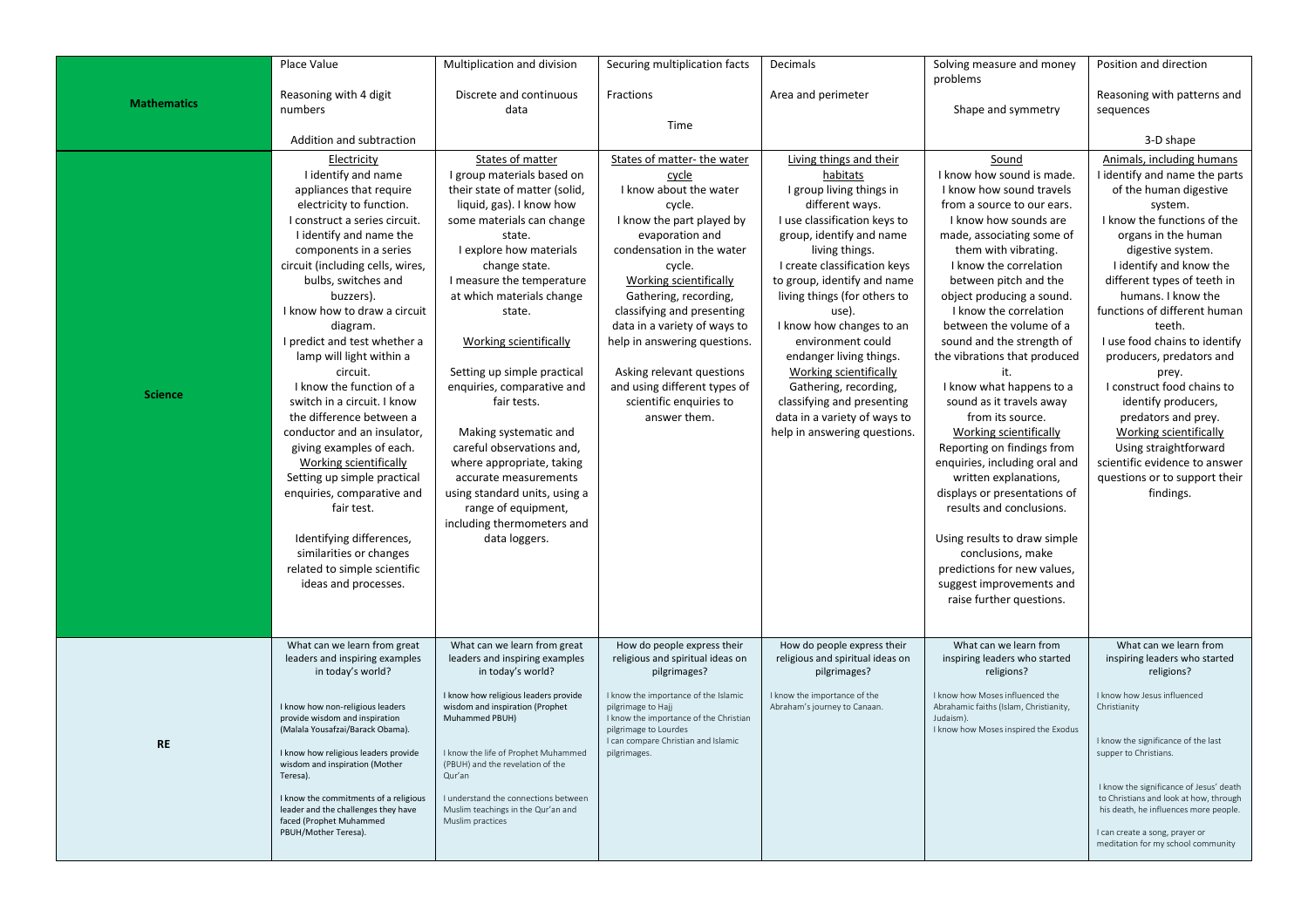|           |                                                                                                                                                                                                                                                                |                                                                                                                                                                                                                                                                                                      |                                                                                                                                                                                                                                                                                                                                                     |                                                                                                                                                                                                                                                                                                                                                                                                    |                                                                                                                                                                                          | based on what I have learnt about<br>Christian, Islamic and Judaist prayer                                                                    |
|-----------|----------------------------------------------------------------------------------------------------------------------------------------------------------------------------------------------------------------------------------------------------------------|------------------------------------------------------------------------------------------------------------------------------------------------------------------------------------------------------------------------------------------------------------------------------------------------------|-----------------------------------------------------------------------------------------------------------------------------------------------------------------------------------------------------------------------------------------------------------------------------------------------------------------------------------------------------|----------------------------------------------------------------------------------------------------------------------------------------------------------------------------------------------------------------------------------------------------------------------------------------------------------------------------------------------------------------------------------------------------|------------------------------------------------------------------------------------------------------------------------------------------------------------------------------------------|-----------------------------------------------------------------------------------------------------------------------------------------------|
| Computing | I can select and use software<br>to accomplish given goals<br>I can collect and present<br>data                                                                                                                                                                | I can experiment with<br>variables to control models<br>I can give an on-screen robot<br>specific instructions that<br>takes them from A to B                                                                                                                                                        | I can make an accurate<br>prediction and explain why I<br>believe something will<br>happen (linked to<br>programming)<br>I can de-bug a program                                                                                                                                                                                                     | I recognise acceptable and<br>unacceptable behaviour<br>using technology<br>I understand where it is best<br>to use technology and<br>where it adds little or no<br>value                                                                                                                                                                                                                          | I can select and use software<br>to accomplish given goals<br>I can collect and present<br>data                                                                                          | I can experiment with<br>variables to control models<br>I can give an on-screen robot<br>specific instructions that<br>takes them from A to B |
| History   |                                                                                                                                                                                                                                                                | Ancient Egypt<br>I know about the<br>achievements of the earliest<br>civilizations.<br>I know key information<br>about Ancient Egypt and can<br>complete an in-depth study<br>of Ancient Egypt<br>Research what it was in a<br>given period of history and<br>present my findings to an<br>audience. | Romans<br>I know that Rome was a very<br>important place and that<br>many important decisions<br>were made there.<br>I know about the lives of at<br>least two famous Romans.<br>I know why the Romans<br>needed to build forts.<br>I know how historic items<br>and artefacts have been<br>used to help build up a<br>picture of life in the past. | Romans cont.<br>I know at least 3 things the<br>Romans did for our country.<br>Summarise how Britain may<br>have learnt from other<br>countries and civilizations.<br>I know about the impact<br>that one of these periods of<br>history had on the world.                                                                                                                                         |                                                                                                                                                                                          | I know how our locality<br>today has been shaped by<br>what happened in the past.                                                             |
| Geography | I know how to find<br>atleast 6 cities on a UK<br>map.<br>I know the difference<br>between the British Isles,<br>Great Britain and the<br>United Kingdom.<br>I know about, name and<br>locate some of the main<br>islands that surround the<br>United Kingdom. |                                                                                                                                                                                                                                                                                                      |                                                                                                                                                                                                                                                                                                                                                     | I know geographical regions and<br>their identifying human and<br>physical characteristics, key<br>topographical features (including<br>hills, mountains, coasts and<br>rivers)<br>I know about land-use patterns;<br>and understand how some of<br>these aspects have changed over<br>time<br>I know the areas of origin of the<br>main ethnic groups in the United<br>Kingdom and in our school. | I research to discover features of<br>villages, towns and cities and<br>appreciate the differences.<br>I know how to plan a journey<br>from my town/city to another<br>place in England. |                                                                                                                                               |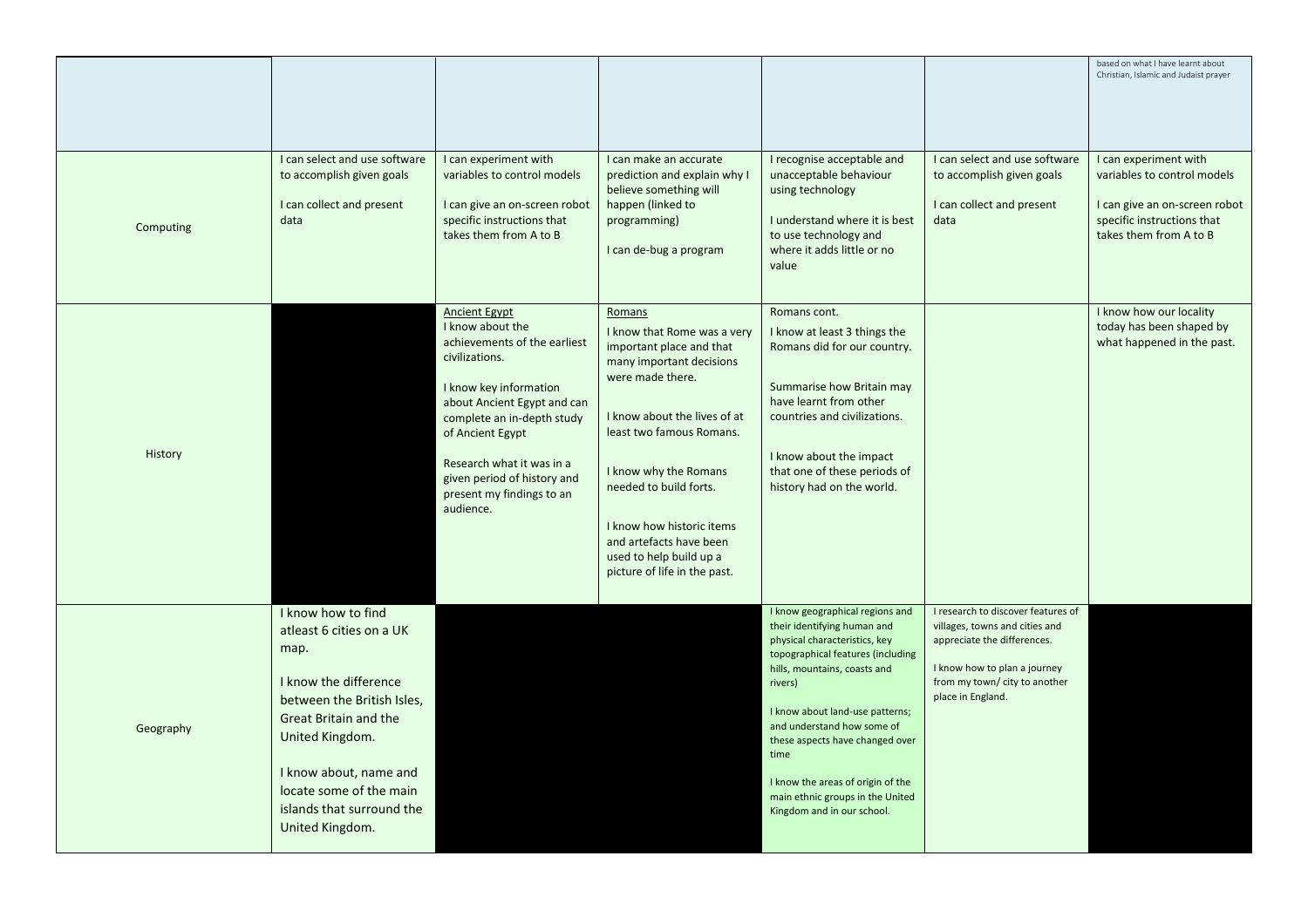| Art          | I know how to show facial<br>expressions and body<br>language in sketches and<br>paintings.<br>I know how to use marks<br>and lines to show texture in<br>my art.<br>I know how to use line, tone,<br>shape and colour to<br>represent figures and forms<br>in movement.<br>I know how to show<br>reflections in my art. | I know how to show<br>reflections in my art.                                                                                                                                                                  | I know how to sculpt clay<br>and other moldable<br>materials.<br>I can explain some of the<br>features of art from<br>historical periods.                                            | I know how to integrate<br>digital images into my art.<br>I can explain some of the<br>features of art from<br>historical periods.                                                                                                                                                                                                    | I know how to print onto<br>different materials using<br>at least four colours. -<br>Tartan?<br>What style has the artist<br>used?<br>I know how to experiment<br>with styles used from<br>different artist (William<br>Morris - Andy Goldsworthy). | I know how to show a range<br>of facial expressions and<br>body language using paint.                                                                                                                                                       |
|--------------|--------------------------------------------------------------------------------------------------------------------------------------------------------------------------------------------------------------------------------------------------------------------------------------------------------------------------|---------------------------------------------------------------------------------------------------------------------------------------------------------------------------------------------------------------|--------------------------------------------------------------------------------------------------------------------------------------------------------------------------------------|---------------------------------------------------------------------------------------------------------------------------------------------------------------------------------------------------------------------------------------------------------------------------------------------------------------------------------------|-----------------------------------------------------------------------------------------------------------------------------------------------------------------------------------------------------------------------------------------------------|---------------------------------------------------------------------------------------------------------------------------------------------------------------------------------------------------------------------------------------------|
| DT           |                                                                                                                                                                                                                                                                                                                          | <b>Egyptian Shaduf</b><br>I use ideas from other<br>people when I am designing<br>my Egyptian Shaduf.<br>I can measure accurately.<br>I persevere and adapt my<br>work when my original ideas<br>do not work. | Roman Pottery<br>I produce a plan and<br>explain it.<br>I evaluate and suggest<br>improvements for my<br>designs<br>I evaluate products for<br>both their purpose and<br>appearance. |                                                                                                                                                                                                                                                                                                                                       |                                                                                                                                                                                                                                                     | I know how to be both<br>hygienic and safe when<br>using food.<br>I present a product in an<br>interesting way.                                                                                                                             |
| <b>Music</b> | I know how to sing<br>songs from memory<br>with accurate pitch.<br>I know how to perform<br>a simple part<br>rhythmically.                                                                                                                                                                                               |                                                                                                                                                                                                               |                                                                                                                                                                                      | I know how to use notation<br>to record compositions in a<br>small group or on my own<br>I know how to explain why<br>silence is often needed in<br>music and explain what<br>effect it has.<br>I know how to improvise<br>using repeated patterns.<br>I know how to use notation<br>to record and interpret<br>sequences of pitches. |                                                                                                                                                                                                                                                     | I know how to identify the<br>character in a piece of<br>music.<br>I know how to identify<br>and describe the different<br>purposes of music.<br>I know how to begin to<br>identify the style of work<br>of Beethoven, Mozart and<br>Elgar. |
| PE           | Games-Rounders:<br>I catch with one hand.<br>I throw and catch accurately.                                                                                                                                                                                                                                               | Cheerleading/dance:<br>I take the lead when working<br>with a partner or group.                                                                                                                               | Swimming:<br>Swim competently, confidently and proficiently over a<br>distance of at least 25 metres                                                                                 |                                                                                                                                                                                                                                                                                                                                       | Outdoor and adventurous                                                                                                                                                                                                                             | Athletics<br>I run over a long distance.<br>I sprint over a short distance.<br>I throw in different ways.                                                                                                                                   |